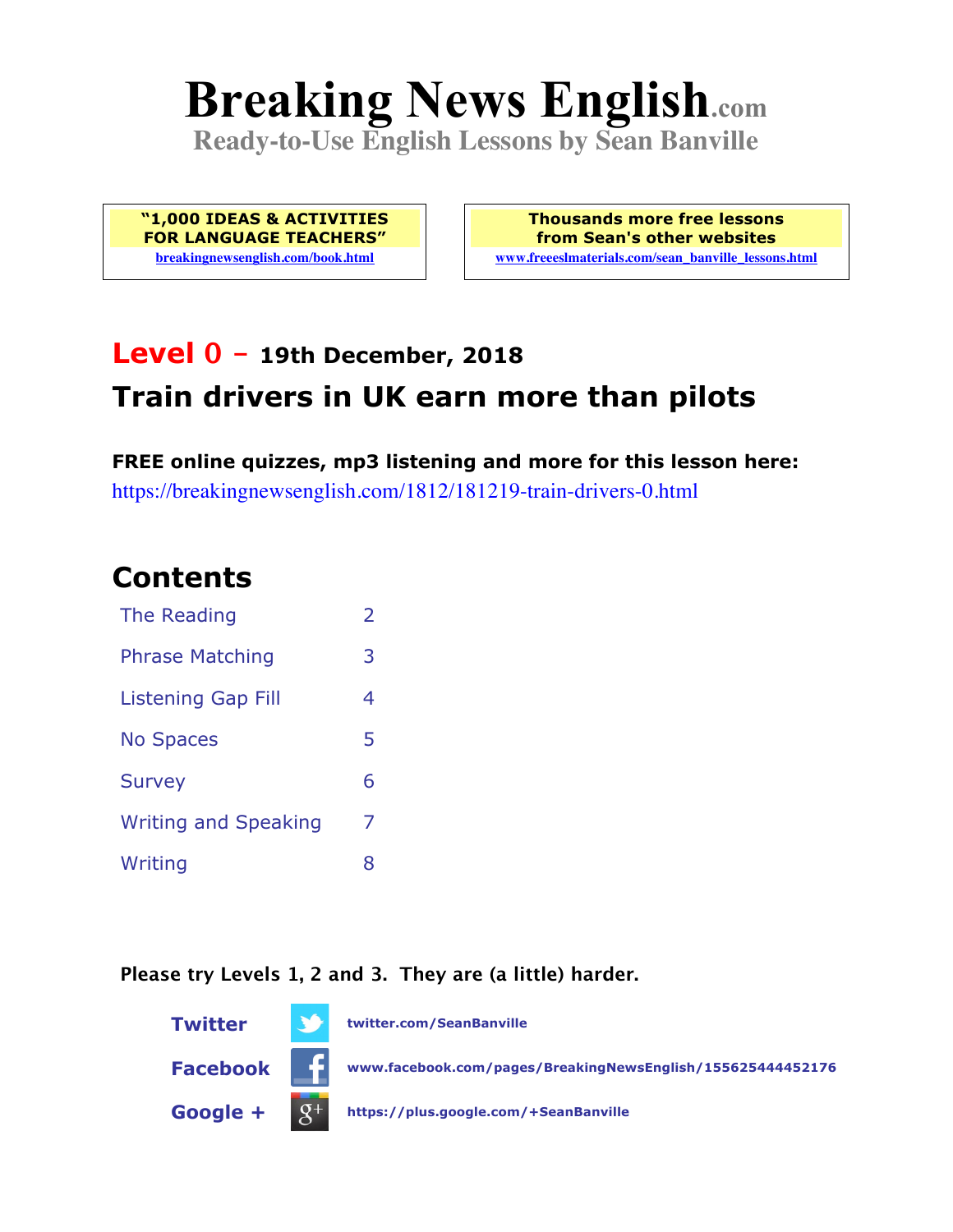## **THE READING**

From https://breakingnewsenglish.com/1812/181219-train-drivers-0.html

Some London train drivers get paid more than pilots. The highest-paid drivers on London's Underground got \$130,000 last year. The basic salary is \$70,000 a year. This is twice the salary of a nurse. London's police officers start at \$28,000. London Underground train drivers also get eight weeks holiday a year.

Many people think the salaries are unfair because the job of a train driver is getting easier. Many drivers no longer have to drive trains. On automated trains, they only have to open and close the doors. A spokesman said their pay was for "professionalism". Thousands of passengers travel on the London Underground every day.

Sources: https://**metro.co.uk**/2018/12/16/tube-drivers-paid-100000-year-8254829/ https://www.**dailymail.co.uk**/news/article-6500923/Mind-pay-gap-London-Tube-drivers-100-000 year-salaries-pilots.html https://www.**thesun.co.uk**/news/7991973/london-undergound-tube-drivers-paid-100k-jobs-easier/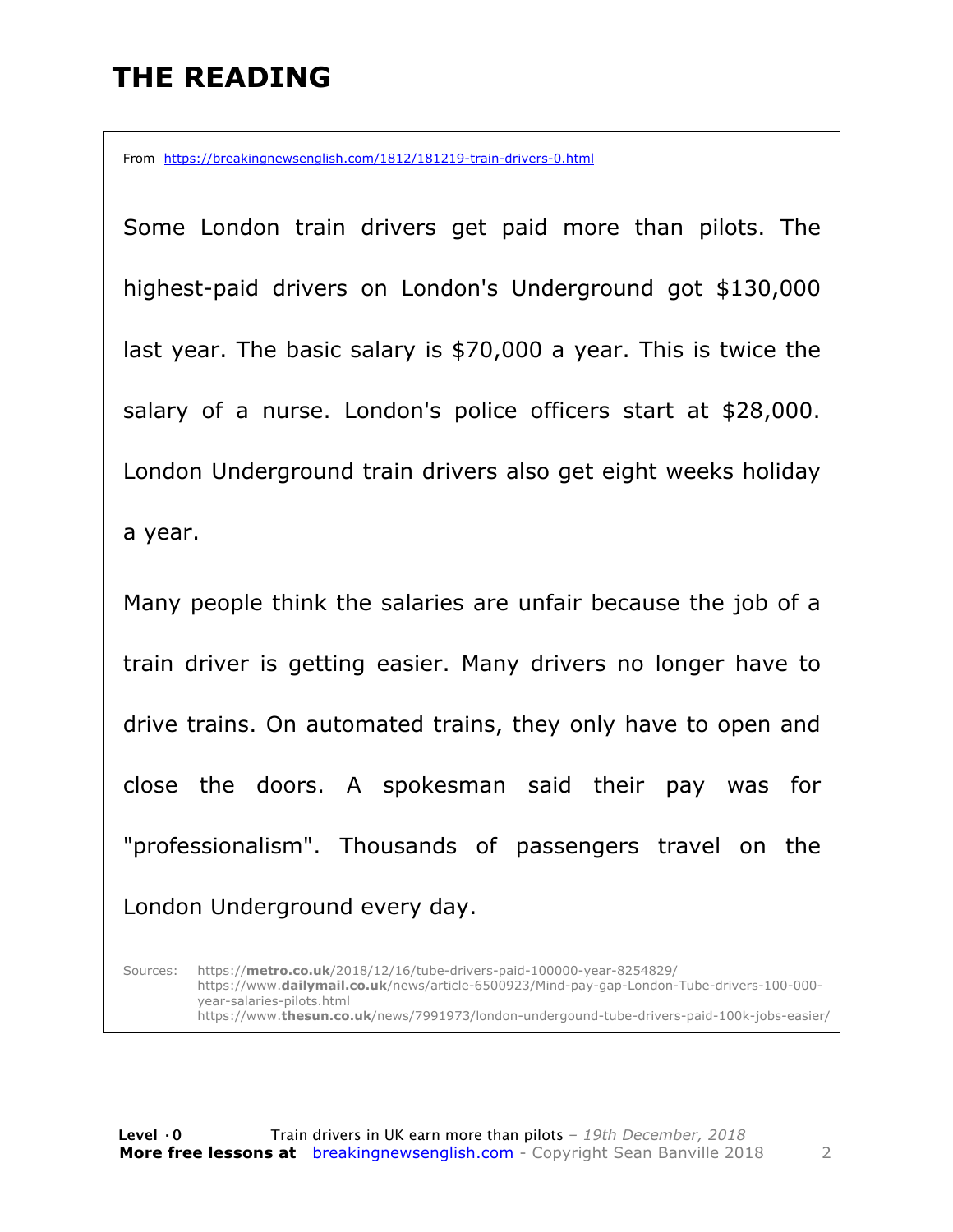# **PHRASE MATCHING**

From https://breakingnewsenglish.com/1812/181219-train-drivers-0.html

#### **PARAGRAPH ONE:**

| 1. Some London                  |    | a. of a nurse     |
|---------------------------------|----|-------------------|
| 2. get paid more                |    | b. year           |
| 3. The highest-                 |    | c. at $$28,000$   |
| 4. got \$130,000 last           |    | d. train drivers  |
| 5. The basic salary is \$70,000 |    | e. holiday a year |
| 6. twice the salary             | f. | paid drivers      |
| 7. police officers start        |    | g. a year         |
| 8. drivers also get eight weeks |    | h. than pilots    |

#### **PARAGRAPH TWO:**

|    | 1. people think the salaries        |    | a. professionalism |
|----|-------------------------------------|----|--------------------|
|    | 2. the job of a train driver is     |    | b. are unfair      |
|    | 3. drivers no longer have           |    | c. passengers      |
|    | 4. On automated                     |    | d. the doors       |
| 5. | open and close                      |    | e. getting easier  |
|    | 6. their pay was for                | f. | every day          |
|    | 7. Thousands of                     | g. | trains             |
|    | 8. travel on the London Underground | h. | to drive trains    |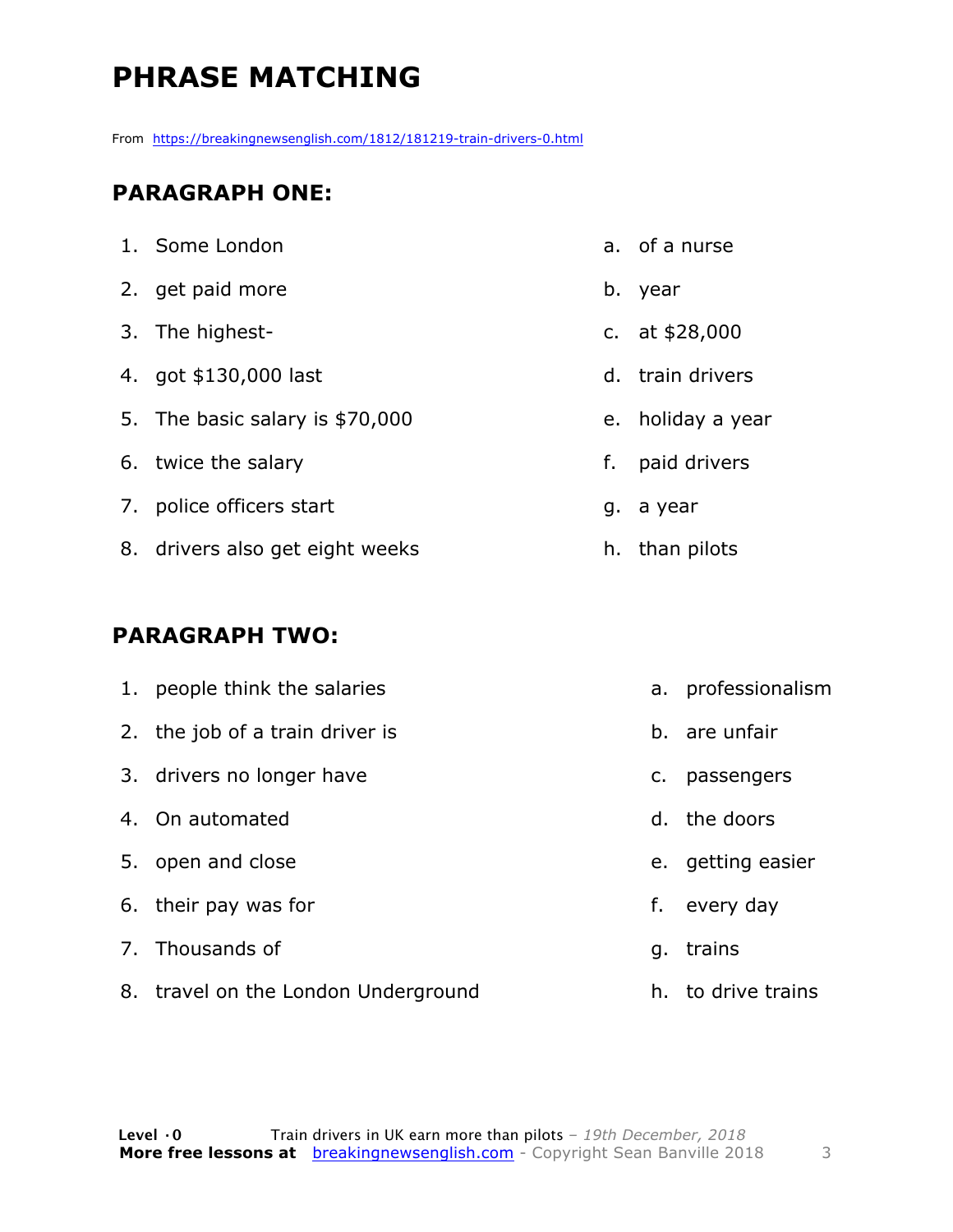## **LISTEN AND FILL IN THE GAPS**

From https://breakingnewsenglish.com/1812/181219-train-drivers-0.html

|      | Some London train drivers (1) _______________________________than pilots.      |
|------|--------------------------------------------------------------------------------|
|      |                                                                                |
|      |                                                                                |
|      |                                                                                |
|      |                                                                                |
|      | train drivers $(6)$ ___________________________ weeks holiday a year.          |
|      | Many people $(7)$ _________________________________ are unfair because the job |
|      | of a train driver (8) _________________________. Many drivers no longer        |
|      | (9) ________________________________trains. On automated trains, they only     |
|      |                                                                                |
|      | their (11) ______________________________ "professionalism". Thousands of      |
|      |                                                                                |
| day. |                                                                                |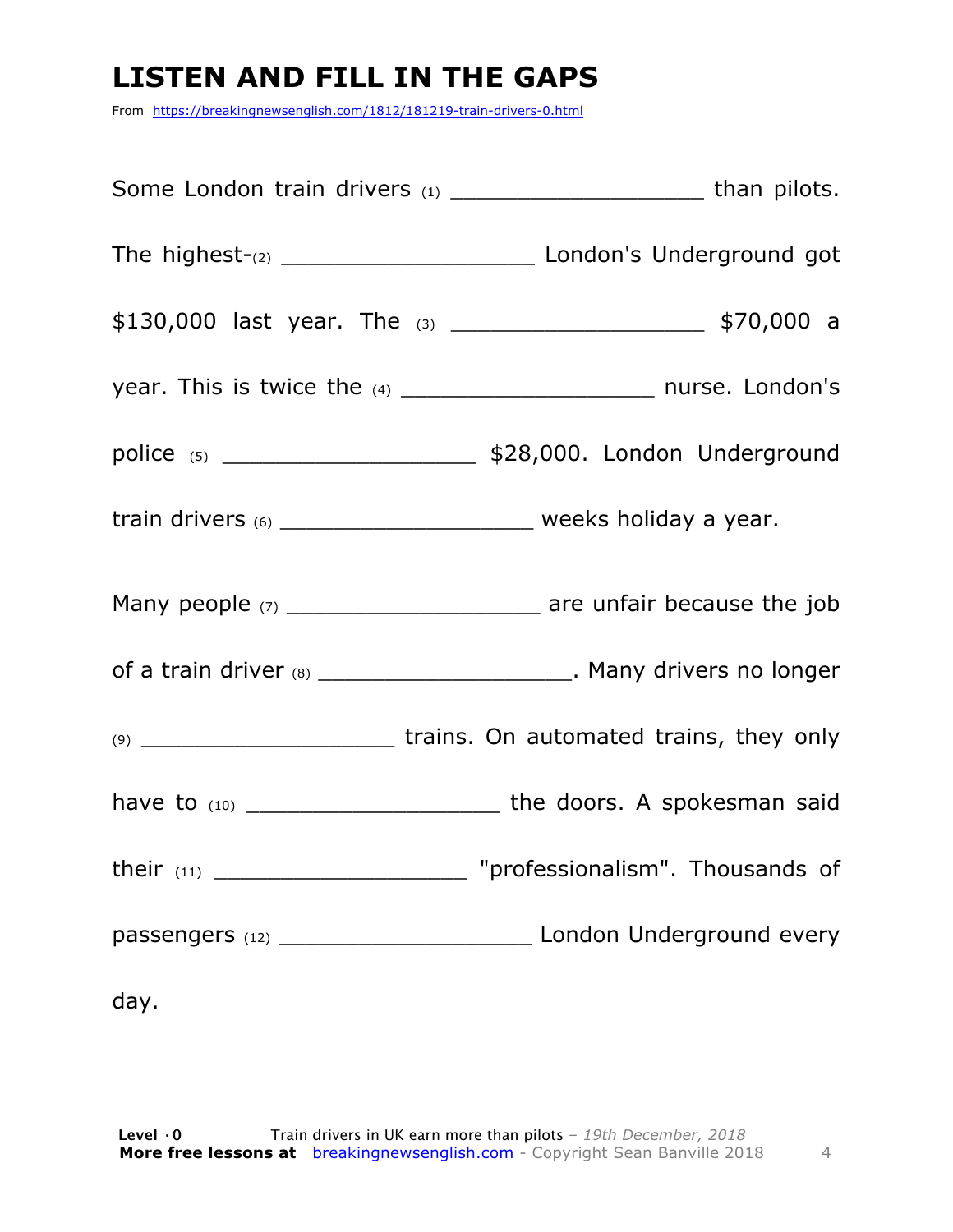# **PUT A SLASH ( / )WHERE THE SPACES ARE**

From https://breakingnewsenglish.com/1812/181219-train-drivers-0.html

SomeLondontraindriversgetpaidmorethanpilots.Thehighest-paidd

riversonLondon'sUndergroundgot\$130,000lastyear.Thebasicsalary

is\$70,000ayear.Thisistwicethesalaryofanurse.London'spoliceoffice

rsstartat\$28,000.LondonUndergroundtraindriversalsogeteightwee

ksholidayayear.Manypeoplethinkthesalariesareunfairbecausethejo

bofatraindriverisgettingeasier.Manydriversnolongerhavetodrivetrai

ns.Onautomatedtrains,theyonlyhavetoopenandclosethedoors.Aspo

kesmansaidtheirpaywasfor"professionalism".Thousandsofpasseng

erstravelontheLondonUndergroundeveryday.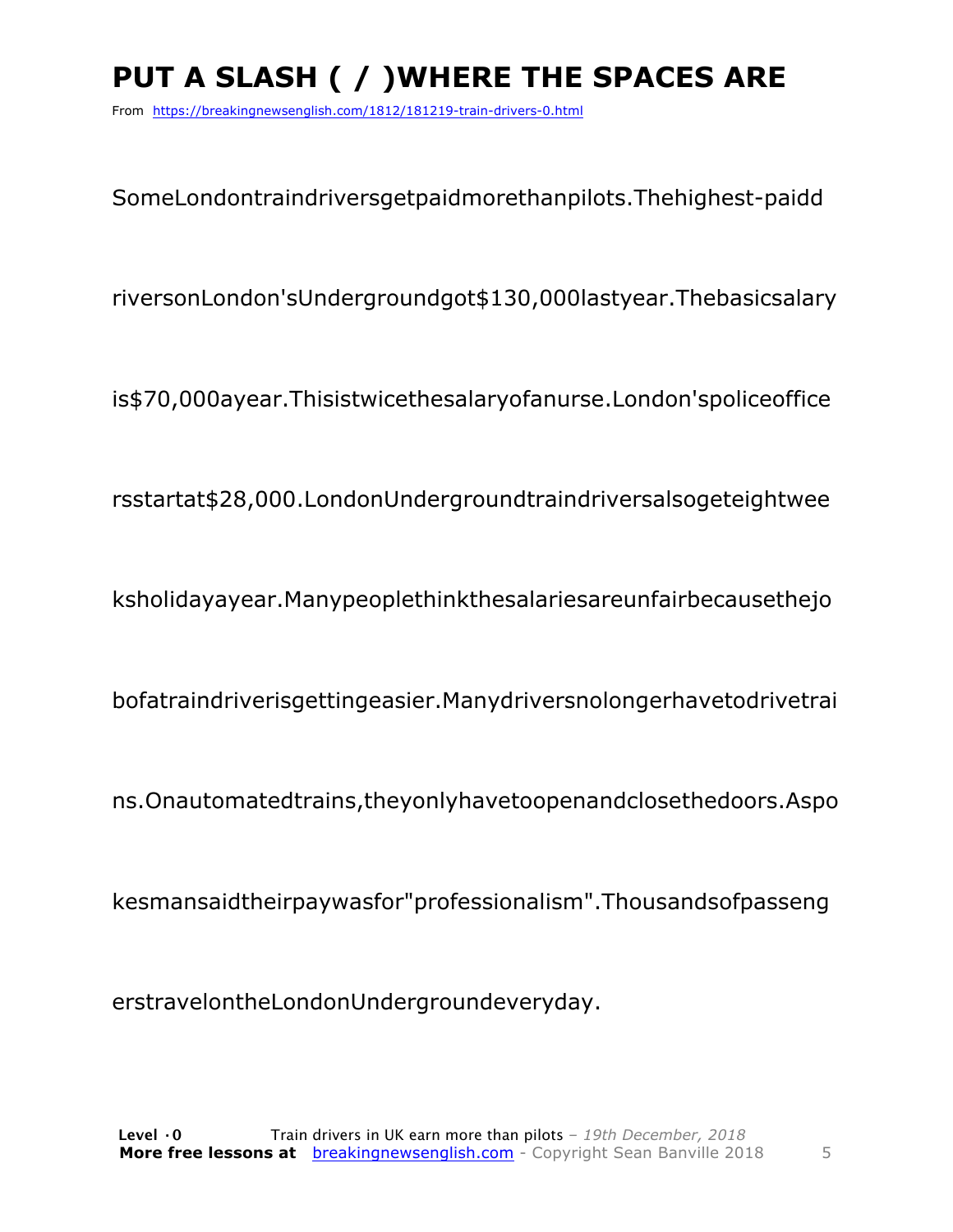# **TRAIN DRIVERS SURVEY**

From https://breakingnewsenglish.com/1812/181219-train-drivers-4.html

Write five GOOD questions about train drivers in the table. Do this in pairs. Each student must write the questions on his / her own paper.

When you have finished, interview other students. Write down their answers.

|      | STUDENT 1 | STUDENT 2 | STUDENT 3 |
|------|-----------|-----------|-----------|
| Q.1. |           |           |           |
| Q.2. |           |           |           |
| Q.3. |           |           |           |
| Q.4. |           |           |           |
| Q.5. |           |           |           |

- Now return to your original partner and share and talk about what you found out. Change partners often.
- Make mini-presentations to other groups on your findings.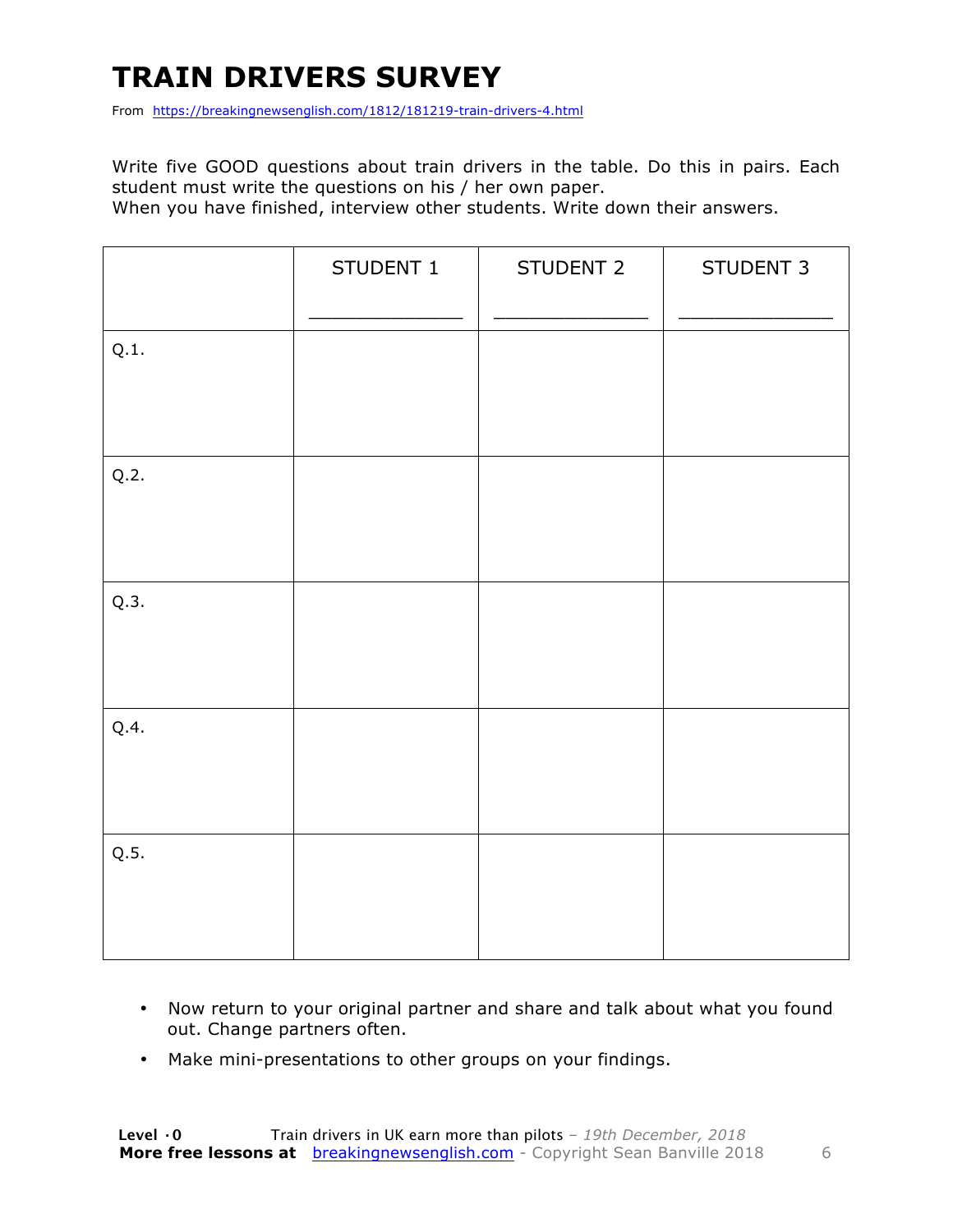### **WRITE QUESTIONS & ASK YOUR PARTNER(S)**

Student A: Do not show these to your speaking partner(s).

| a) |  |  |
|----|--|--|
| b) |  |  |
| c) |  |  |
| d) |  |  |
| e) |  |  |
|    |  |  |
| f) |  |  |

*Train drivers in UK earn more than pilots – 19th December, 2018* More free lessons at breakingnewsenglish.com

#### **WRITE QUESTIONS & ASK YOUR PARTNER(S)**

-----------------------------------------------------------------------------

Student B: Do not show these to your speaking partner(s).

| a) |  |  |
|----|--|--|
| b) |  |  |
| c) |  |  |
| d) |  |  |
| e) |  |  |
| f) |  |  |
|    |  |  |